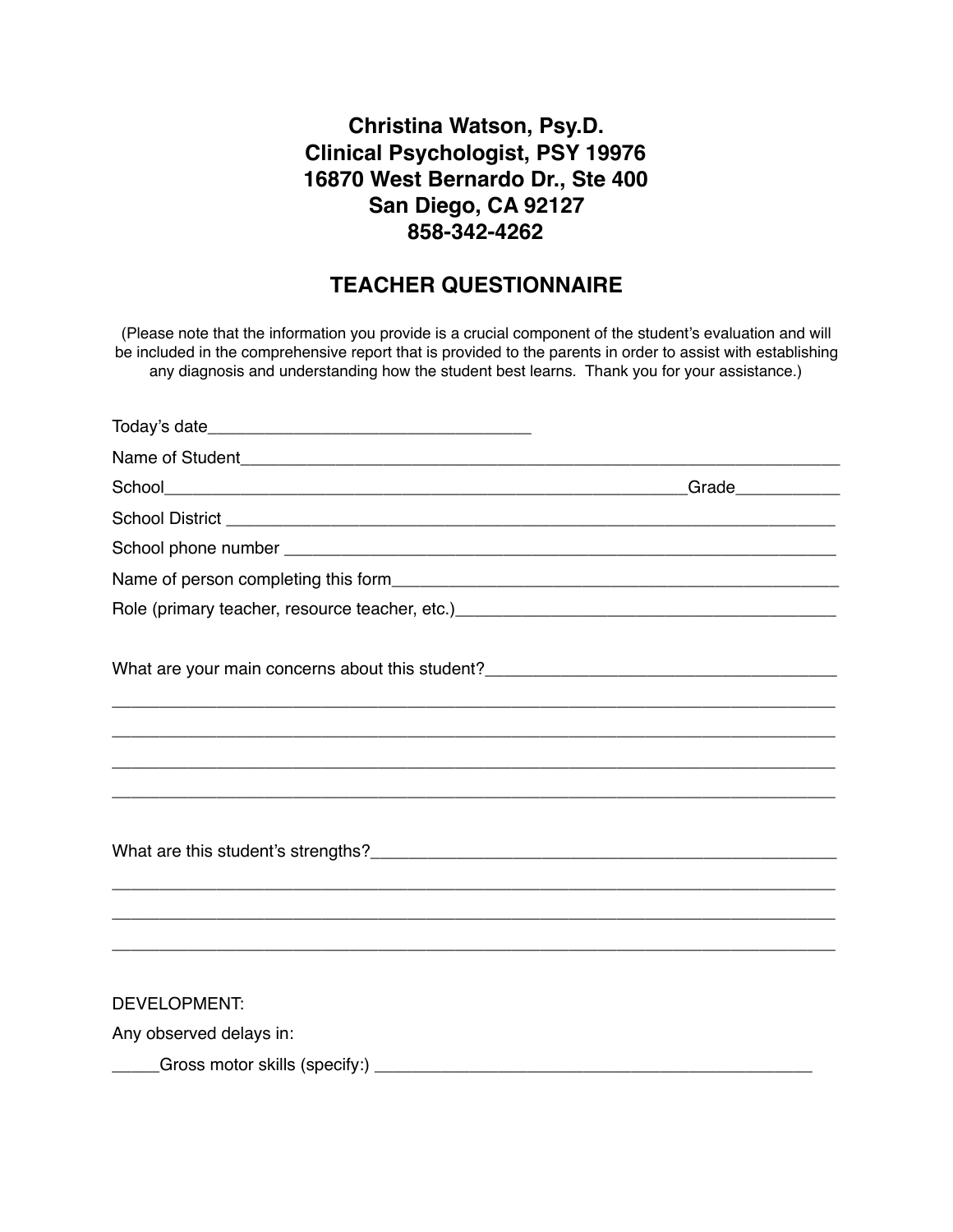|                | Fine motor skills (specify:) |                                                                                      |                                                                                                                                                                                                       |
|----------------|------------------------------|--------------------------------------------------------------------------------------|-------------------------------------------------------------------------------------------------------------------------------------------------------------------------------------------------------|
|                |                              | ______buttoning ______cutting straight lines _______ zippers                         |                                                                                                                                                                                                       |
|                |                              | _____tying shoes _____holding a pencil _____handwriting                              |                                                                                                                                                                                                       |
|                |                              |                                                                                      |                                                                                                                                                                                                       |
|                |                              |                                                                                      |                                                                                                                                                                                                       |
| <b>HEALTH:</b> |                              |                                                                                      |                                                                                                                                                                                                       |
|                |                              |                                                                                      |                                                                                                                                                                                                       |
|                |                              | Any suspected hearing impairment? Yes__________ No_____________                      |                                                                                                                                                                                                       |
|                |                              | Does this student miss a lot of school due to illness? Yes___________ No________     |                                                                                                                                                                                                       |
|                |                              | Do you know of any medications this student is currently taking? If so, please list: |                                                                                                                                                                                                       |
|                |                              |                                                                                      |                                                                                                                                                                                                       |
|                |                              |                                                                                      | Are you aware of any serious health issues in this student, such as head injury, chronic illness,                                                                                                     |
|                |                              |                                                                                      |                                                                                                                                                                                                       |
|                |                              |                                                                                      |                                                                                                                                                                                                       |
|                |                              |                                                                                      | Has this student ever repeated a grade?_______________ If so, which grade?__________________________<br>Has this student ever been tested by the school or another psychologist for special education |
|                |                              | services?_________________ When? _____________________                               |                                                                                                                                                                                                       |
|                |                              | (SUBMIT ALL REPORTS AND IEPS WITH THIS FORM)                                         |                                                                                                                                                                                                       |
|                |                              |                                                                                      | Is this student currently receiving services under an IEP or 504 Plan?                                                                                                                                |
|                |                              |                                                                                      |                                                                                                                                                                                                       |
|                |                              |                                                                                      |                                                                                                                                                                                                       |
|                |                              |                                                                                      | Are you aware of any other services that this student has received outside of school (tutoring,                                                                                                       |
|                |                              |                                                                                      |                                                                                                                                                                                                       |
|                |                              |                                                                                      |                                                                                                                                                                                                       |
|                |                              |                                                                                      | Please list any strategies you have used to assist this student with his or her challenges:                                                                                                           |
|                |                              |                                                                                      |                                                                                                                                                                                                       |
|                |                              |                                                                                      |                                                                                                                                                                                                       |
|                |                              |                                                                                      |                                                                                                                                                                                                       |
|                |                              |                                                                                      |                                                                                                                                                                                                       |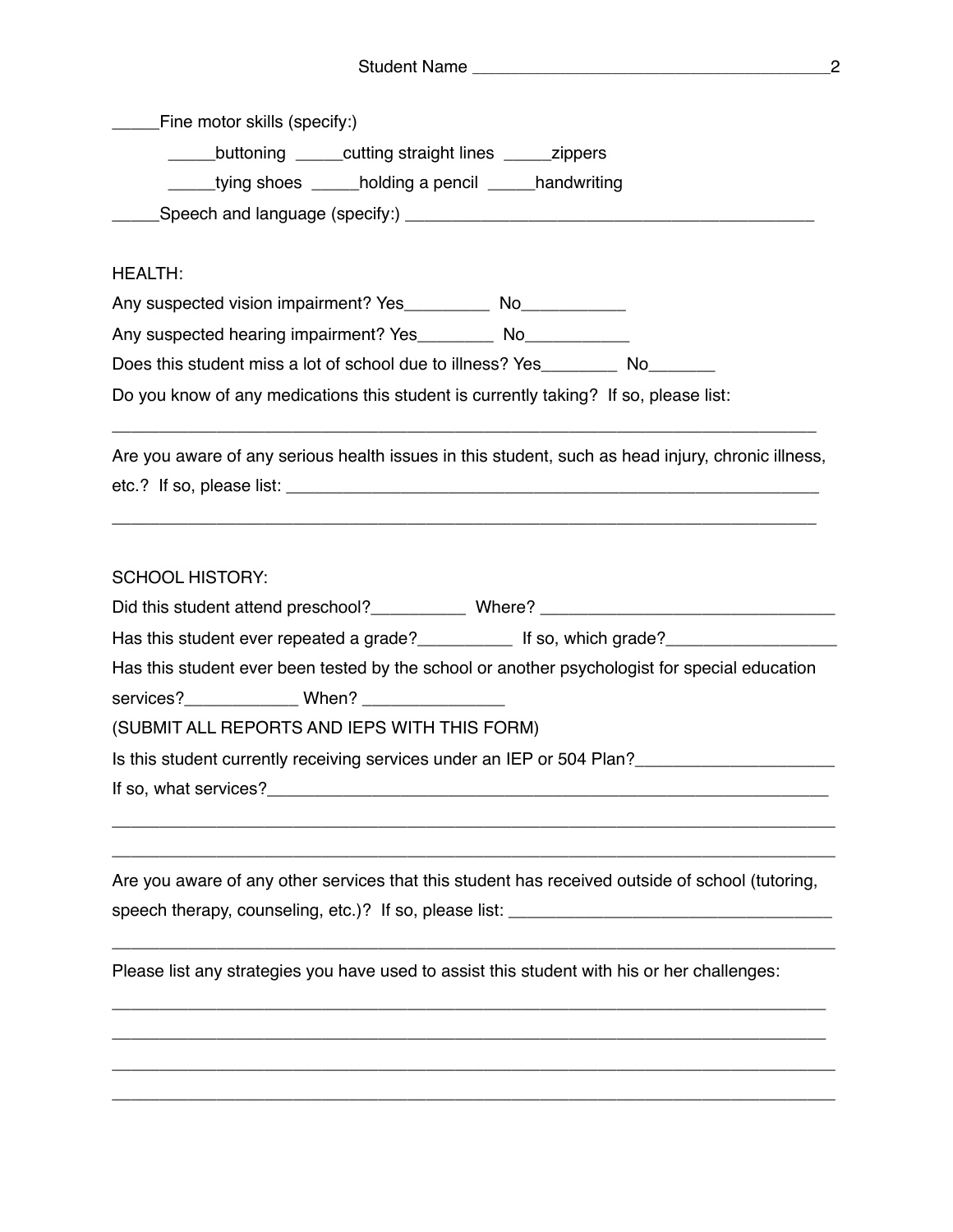Please indicate how often this student exhibits the behaviors listed in the following chart:

| <b>Behavior</b>                                                                                                 | <b>Rarely/Never</b> | <b>Sometimes</b> | Often/Always |
|-----------------------------------------------------------------------------------------------------------------|---------------------|------------------|--------------|
| Makes detail or careless<br>mistakes in work                                                                    |                     |                  |              |
| Has trouble holding<br>attention in tasks or<br>activities                                                      |                     |                  |              |
| Does not listen when<br>spoken to directly                                                                      |                     |                  |              |
| Fails to follow through<br>on instructions and fails<br>to finish tasks (loses<br>focus, gets side-<br>tracked) |                     |                  |              |
| Difficulty organizing<br>tasks and activities                                                                   |                     |                  |              |
| Avoids, dislikes, or is<br>reluctant to engage in<br>tasks that require<br>sustained mental effort              |                     |                  |              |
| Loses needed supplies                                                                                           |                     |                  |              |
| <b>Easily distracted</b>                                                                                        |                     |                  |              |
| Forgetful for daily<br>routines                                                                                 |                     |                  |              |
| Trouble staying focused<br>on tasks that are not<br>electronic or favorite<br>activities                        |                     |                  |              |
| <b>Trouble with transitions</b>                                                                                 |                     |                  |              |
| Daydreams/Zones out                                                                                             |                     |                  |              |
| Fidgets with or taps<br>hands or feet, or<br>squirms in seat                                                    |                     |                  |              |
| Leaves seat in<br>situations where<br>remaining seated is<br>expected                                           |                     |                  |              |
| Runs about or climbs in<br>situations where it is not<br>appropriate                                            |                     |                  |              |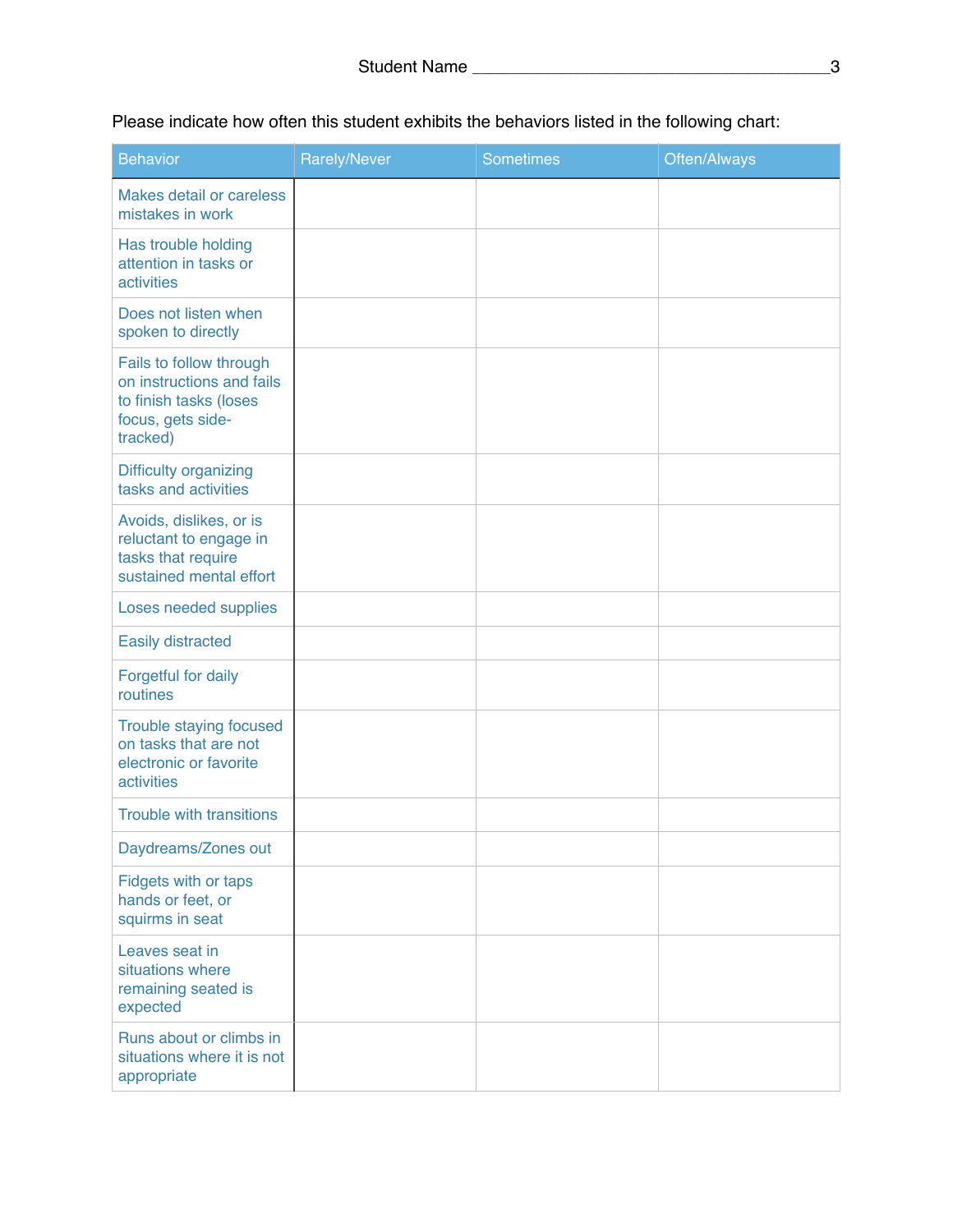| <b>Behavior</b>                                                             | Rarely/Never | <b>Sometimes</b> | Often/Always |
|-----------------------------------------------------------------------------|--------------|------------------|--------------|
| Unable to play quietly                                                      |              |                  |              |
| Acts as if "driven by a<br>motor" and is "on the<br>go"                     |              |                  |              |
| <b>Talks excessively</b>                                                    |              |                  |              |
| <b>Blurts out answers</b><br>before questions have<br>been completed        |              |                  |              |
| Has trouble waiting his/<br>her turn                                        |              |                  |              |
| Interrupts or intrudes on<br>conversations                                  |              |                  |              |
| Trouble knowing the<br>names of letters and<br>numbers                      |              |                  |              |
| Trouble tying shoelaces                                                     |              |                  |              |
| Trouble learning to tell<br>time on a clock with<br>hands                   |              |                  |              |
| Constant confusion of<br>right vs. left                                     |              |                  |              |
| Word-finding problems<br>- lots of "thingies" and<br>"what do you call it"s |              |                  |              |
| Poor ability to sound out<br>words for reading                              |              |                  |              |
| Poor ability to sound out<br>words for spelling                             |              |                  |              |
| Seems to learn<br>information in school but<br>quickly forget it            |              |                  |              |
| Inconsistent<br>performance; good days<br>and bad days                      |              |                  |              |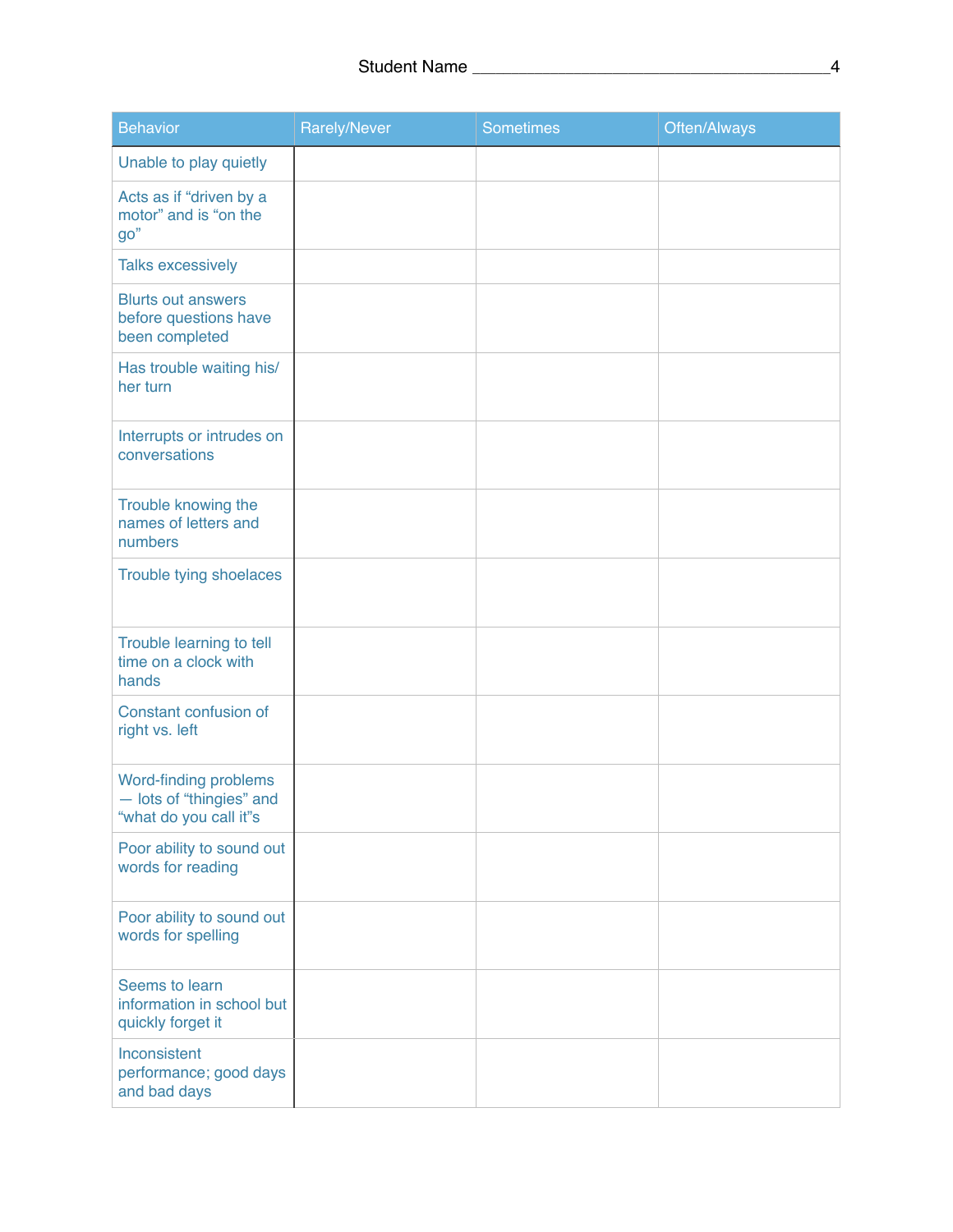| <b>Behavior</b>                                                                                              | Rarely/Never | <b>Sometimes</b> | Often/Always |
|--------------------------------------------------------------------------------------------------------------|--------------|------------------|--------------|
| Slow reading speed                                                                                           |              |                  |              |
| <b>Weak reading</b><br>comprehension                                                                         |              |                  |              |
| <b>Trouble memorizing</b><br>math facts                                                                      |              |                  |              |
| Trouble with applying<br>math concepts, such as<br>to word problems                                          |              |                  |              |
| Messy penmanship                                                                                             |              |                  |              |
| Slow, non-automatic<br>handwriting                                                                           |              |                  |              |
| Trouble with written<br>expression of ideas                                                                  |              |                  |              |
| Trouble with verbal<br>expression of ideas                                                                   |              |                  |              |
| Weak vocabulary skills                                                                                       |              |                  |              |
| Does not seem to<br>understand what he or<br>she is being told                                               |              |                  |              |
| <b>Trouble following</b><br>conversations with<br>peers                                                      |              |                  |              |
| Seems to miss<br>nonverbal social cues,<br>such as tone of voice,<br>body language, and<br>facial expression |              |                  |              |
| Does not get humor or<br>metaphors because he<br>or she takes everything<br>so literally                     |              |                  |              |